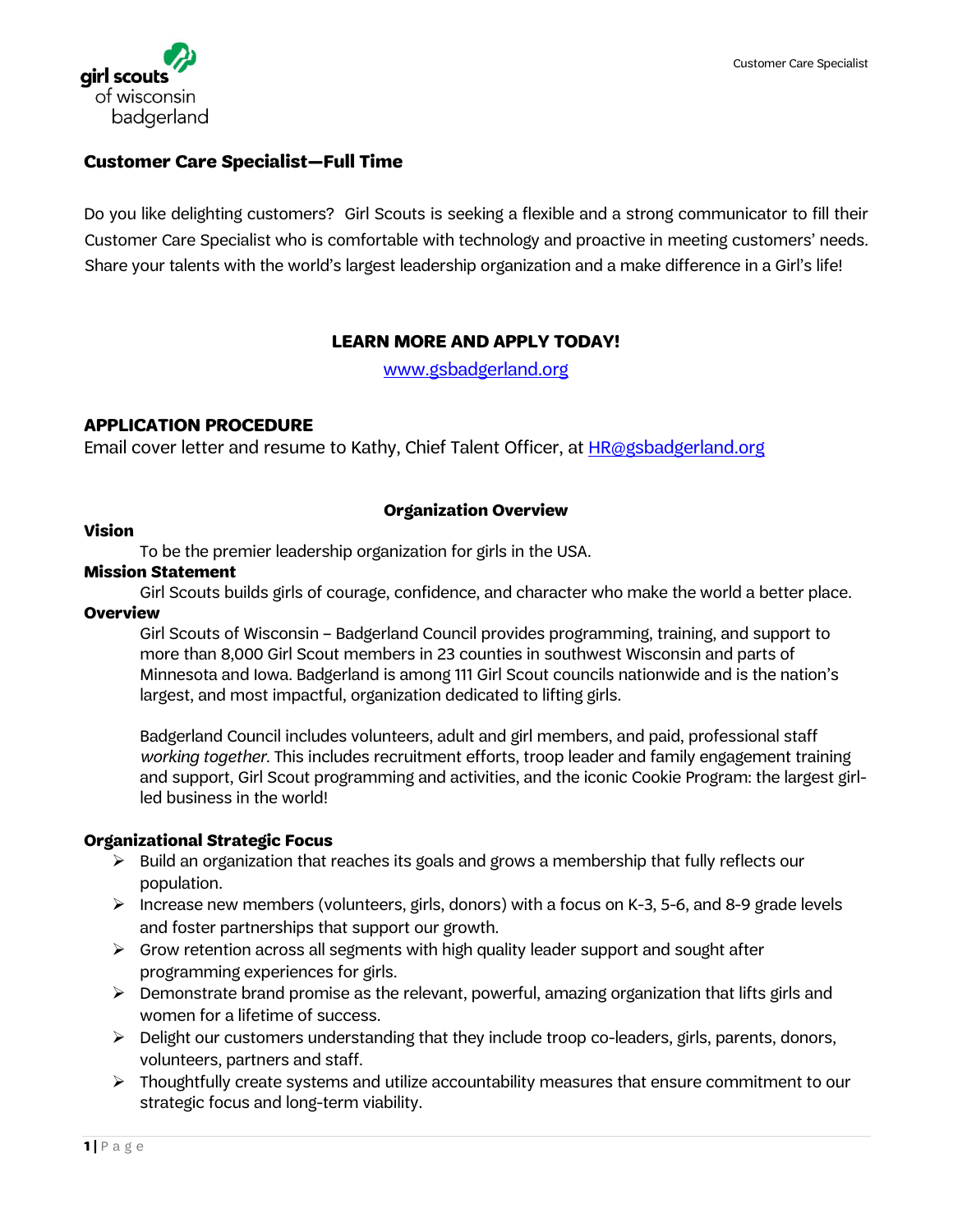

### **Individual Core Competencies**

- $\triangleright$  Innovative Solution Seeker: Creatively and critically explore opportunities and challenges with an eye to solutions and forward-moving actions.
- Emotionally Intelligent: Personal awareness, self-control, and appropriate emotional expression; ability to build and steward interpersonal relationships judiciously and empathetically.
- $\triangleright$  Gumption & Drive: Through initiative and resourcefulness, set and reach ambitious goals; resultsdriven and self-motivated.
- Collaborative & Open to Learn: Work effectively in teams and inter-departmentally to move the mission forward; respond positively to constructive feedback and seek learning and growing opportunities.
- Diversity & Equity Advocate: Passionate about creating and supporting diverse, equitable, and inclusive spaces in the Girl Scout community. Strong intercultural communication skills; value diverse thoughts and perspectives and the positive outcomes when all voices are heard.

| <b>Job Title:</b>      | <b>Customer Care Specialist</b> |
|------------------------|---------------------------------|
| Department:            | Customer Care                   |
| <b>Classification:</b> | Nonexempt/Hourly                |
| <b>Reports To:</b>     | Chief Customer Officer          |

#### **Position Summary**

The Customer Care Specialist serves as the first point of contact for inquiries via phone, email or in person. The Customer Care Specialist is responsible for providing the highest level of customer service to all members and customers both external and internal. A significant portion of this role is using our database to maintain accurate customer records, complete detailed technical processes, and provide support to customers. A desire to delight our customers is required.

This job requires a patient and stable work style and consistency in dealing with repetitive routine. The job demands a cooperative, agreeable and sympathetic listener who gets along with others and enjoys being helpful to them. A customer service, team-oriented focus is of utmost importance. The job requires attention to the details of work, handling then with better-than-average accuracy and with careful attention to the quality of the work. The focus is on working comfortably under close supervision within a stable, secure team. The pace of the job is steady and relatively unhurried, with an inclination to keep doing things the same way unless directed otherwise by a supervisor. When there is change in the structure of work or scope of responsibility, ample time will be provided to learn the new work thoroughly with opportunity for repetitive practice.